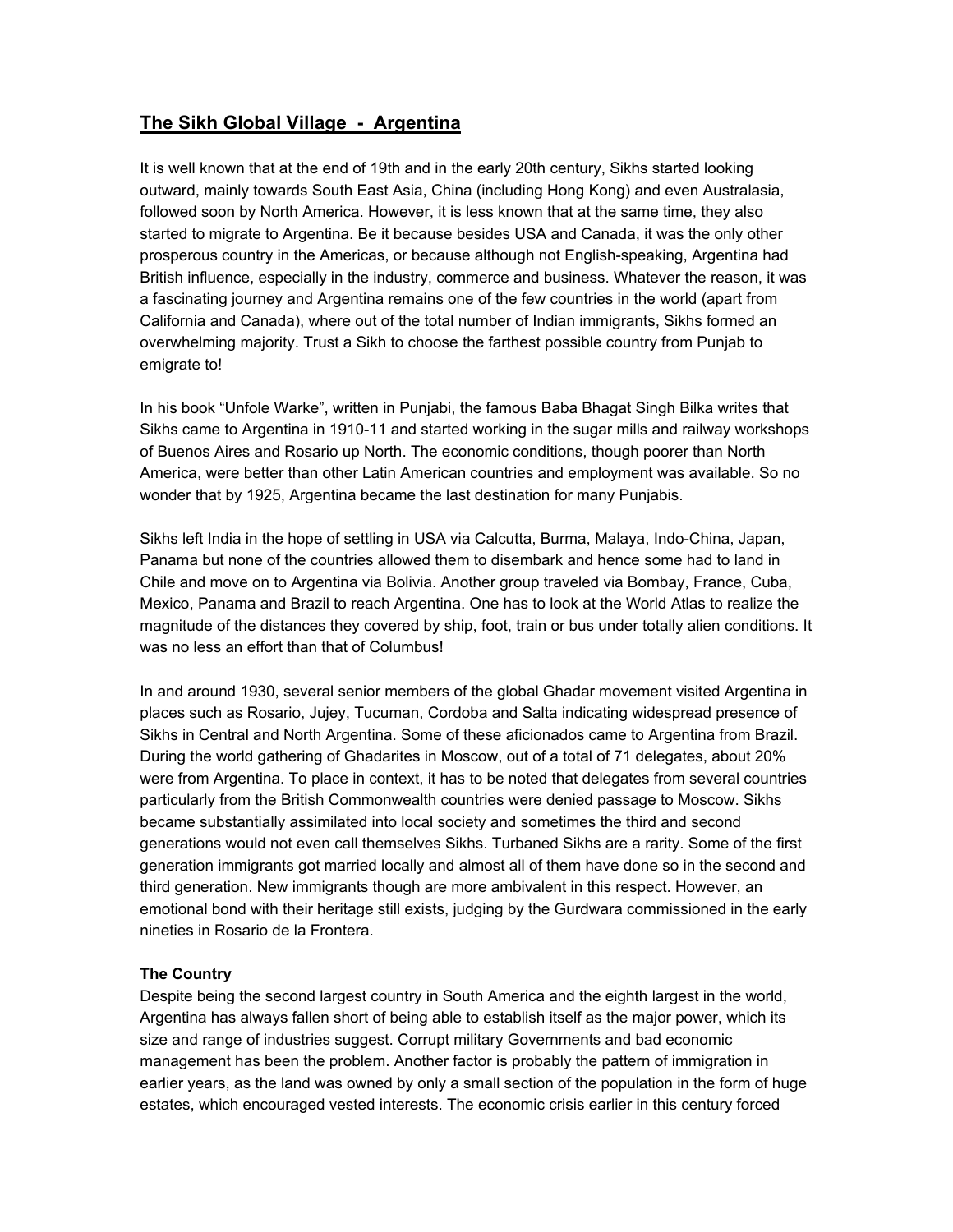devaluation of the Argentinean currency to a third of its earlier parity with US Dollar. Argentina has almost exclusively European population (contrast with Bolivia and Brazil). The country has good farmland, grazing areas, high mountains to the North and West and the southern-most city of the world. Climate is moderate except on the mountains and in the deep South where winters can be severe. Along with other South American countries except for Brazil, Argentina is Spanish speaking. The Spaniards discovered it in 1516, but the local Indians killed the expedition leader. La Plata was really settled successfully only in 1580. Argentina declared independence from Spain in 1816. The country boasts of such charismatic leaders as San Martin, who ranks high as liberator of Spanish America. The country also had such romantic rulers as Peron and Eva Duarte later Eva Peron of "Don't Cry for me Argentina" Broadway musical fame.

#### **The First Immigrants**

No definitive information is available but the national census of 1895 shows the presence of six Indo-English persons as per Lia Rodriguez De La Vega, a Buenos Aires Researcher. A house built in village Lagheri, dating back to 1911 by Gunwant Singh on his visit back home would indicate 19th century immigration. According to Baldev(Daniel) Singh of village Bopa Rai Khurd, who lived in Argentina for over two decades, the British who were setting up sugar mills were facing difficulties because of "Veerappan" type brigands and sought the help of Sikhs to provide security for their operations.

There are some striking photos of these turbaned Sikhs in, for example, the Esperenza Sugar Mill. In another version, it is told that the Sikhs were brought in by the British to help build the railroad system. Story of Muncha Singh is mentioned as a case study. Still another version is of the Sikhs wanting to emigrate to USA, were dumped by the shipping lines on the northern shores of South American continent from where they wended their way through Brazil or through Peru/ Bolivia to Argentina. Another channel of emigration was to begin in Cuba and in time onwards via Panama Canal onto the Pacific coast of South America. When the Canal construction got completed in 1914, the Sikh workers were apprehensive of being sent back to India. Looking for new pastures to inhabit, they literally walked their way to Argentina. What an effort!

But why Argentina? There were problems in settling in Canada and USA in the 1910-20 period because of Asian Exclusion policy of USA and Whites only policy of Canada. Many immigrants left for India post severe riots against them (most notorious being in Bellingham, Washington State) both in Canada and USA. The Kamagata Maru incident in Vancouver was another major blow. Immigration Authorities tightened the entry norms and many potential immigrants were not granted permission to land. It would seem Argentina Government was not as hostile as other white dominated countries but distance and lack of regular sailings from India was a deterrent. Language, even though most emigrants did not have command of English, was another disadvantage. Most follow up immigration was through family or friends or village mates. It is stated by several immigrants that Argentina was more attractive than other South American countries because of its climate being similar to Punjab, especially in the North West where most of the Sikhs ultimately settled. The quality of farm land was considered similar to Punjab. Even though good farming conditions may have been the initial attraction, many if not most immigrants are now into non-farming professions. But the lure of land is the biggest magnet for a "Jat" and seems to be the case for the early Sikh migrants.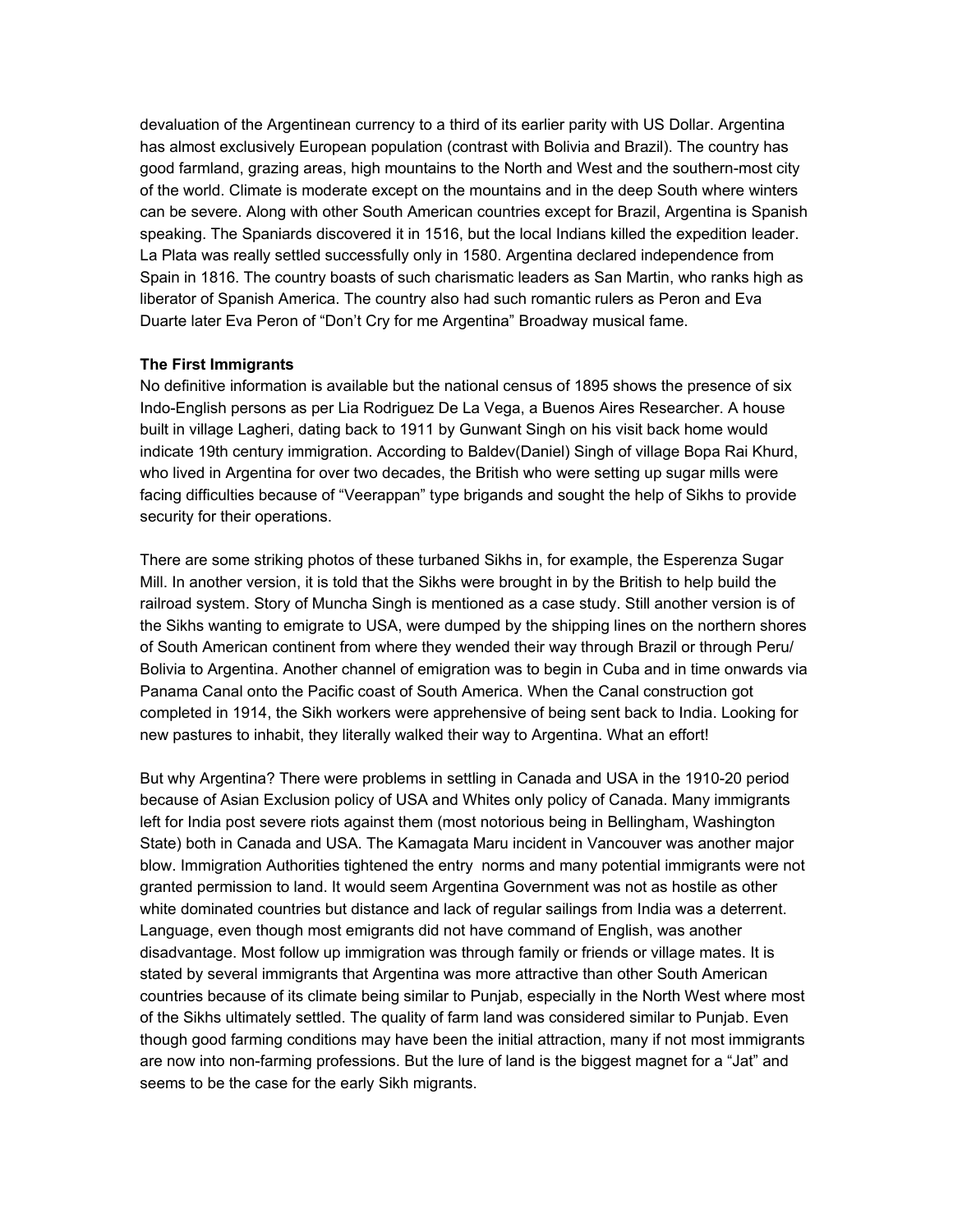### **The Passage to Tina**

The earlier Sikhs heard of a country by the name of "Tina", possibly easy to pronounce than by its full name Argentina. This created sometimes-unintended problems. In his biography as an immigrant to Fiji, Tota Ram Sanadhya, Fiji Museum, 1991 (book courtesy Narendra Anuj of Australia) mentions in some detail the legal suit filed by some Sikhs in Fiji. The case of ship "Clansman' was well publicized as a confrontation between a group of Punjabis (Sikhs) and a European lawyer named Berkley.

In 1911 some Sikhs set off for Argentina but they wrongly came to Fiji thinking it was Argentina. Having realized their folly, they were determined to go on to Argentina. Berkley agreed to get "Clansman" fitted to take them on their cross Pacific journey. He wanted a minimum of fifty passengers. Forty six paid up the passage money (Pounds twenty five each) but the ship was not fit enough for the long voyage and Berkley wanted to wriggle out of the contract signed or thumbimpressioned by the Sikhs. There are many turns and twists of the case including the death of Berkley in June 1912.

The Sikhs lost their case and were refunded only a quarter of their passage money by December 13,1912 and the same day they left for Wellington, NZ on their way to Argentina. Prior to their departure the usual Colonial Office warning was given to them that according to the Secretary of State for India, there was little hope for employment in Argentina. One Mr. J. J. Davies escorted the Sikhs till Wellington. An interesting mention by Davies says that the Sikhs had Pounds 2,700 in gold before sailing for Buenos Aires. So this group of about 46 persons should have arrived in Argentina early 1913. In the earlier days, the route to Argentina was from Calcutta via Singapore. They had to spend several days and weeks in both these port cities before they could get their passages. This was true even for emigration to other countries. Gurdwaras in Calcutta and Singapore came in handy for free stay and meals. Some of these folks would find temporary jobs including newspaper vending etc. Most of the emigrants were in small groups of known people, which helped in bearing the hardships together. One can well imagine the hard times the emigrants must have had with limited funds, lack of language skills and no exposure to the problems of long sea voyage in difficult and in some cases possibly inhuman conditions. The voyages were long with seasickness and food problems for wheat eating, land locked Punjabis. Yes, there was a dream that they were chasing where the only thing certain was uncertainty. Bravo!

## **Early Problems and Settling Down**

Just like the early immigrants to other countries, especially white dominated countries, initial problems were colossal. Language and totally alien culture were the main barriers. Lack of funds added to the misery and the immigrants had to seek any odd job that could be obtained. Those who came by boat headed North West from Buenos Aires towards Salta about 1500 kms away.

Those stragglers who reached Bolivia either from Chile or Brazil moved down to nearby Tucuman near the border. It may be conjectured that it was comparatively easy to get jobs in the far out Northwest, as these areas were not as attractive as big cities like Buenos Aires were for the local Argentineans. Living conditions up-country were easier and similar to Punjab. Sugar mills and railroad construction provided initial secure income source before the Sikhs started working on farms and slowly graduating to being owner farmers and Ranchers. Subsequently, trucking and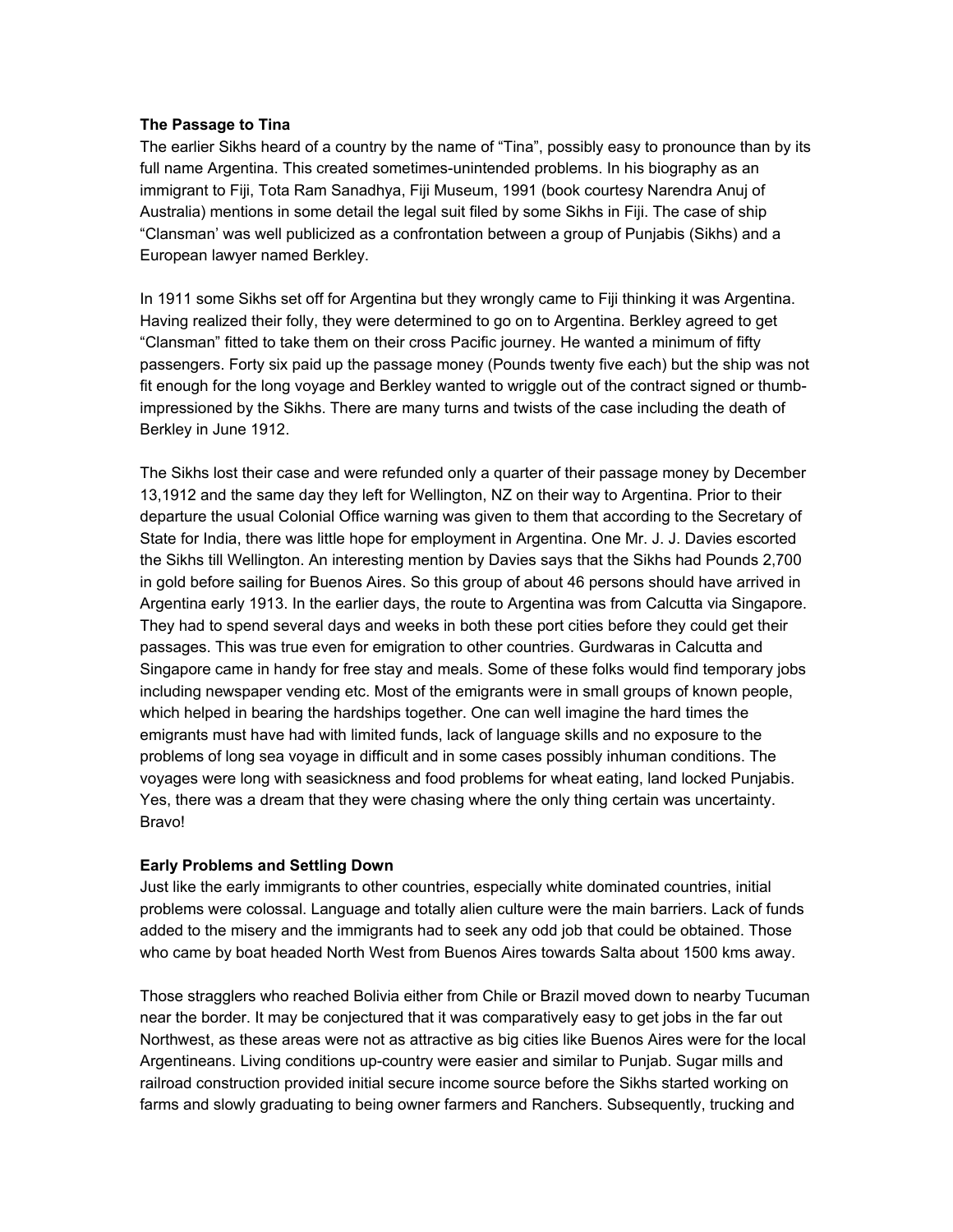transport, as is the familiar pattern for Sikhs moving out from Punjab, became the immigrants' new diversification. This was followed by owning shops and Super Markets in due course of time. As the early immigrants settled down, communications were established seeking more compatriots to join from the family or village to which they belonged. For many, the local booze and the pub was a welcome relief from solitude. Initially all immigrants were single. Only very few of them could get their wives to join in due course but at a much late date. Most of them entered into local marriage alliances.

#### **The Subsequent Arrivals**

Immigration continues till today but in smaller numbers. There is a case of several Sikh youths who were dumped by the Travel Agents in Buenos Aires a few years ago telling them that Argentina was in fact America, so true but so very misleading. Most of them are waiting to migrate to the real America vis USA or Canada. They are now running small retail outlets to be able to survive. A second generation Sikh lady is helping them out. A typical immigrant story is of a young man from Ludhiana, who went on a tourist visa, took off his turban on arrival in Argentina, married the grand daughter of a well established Singh in 1992 in the local Home Gurdwara. The couple returned to India end-1999 for family reasons but have now migrated to North America.

The newer arrivals maintain Punjabi identity much more, which prods the others to keep the connection as well. Balbir Singh from the Guemes village in Salta Province, is passionately Sikh and Punjabi, helping out others to migrate to Argentina. Although clean-shaven himself, his son of 8 years or so keeps "joora". He has a couple of other turbaned Sikh immigrants working with him.

Take also the fascinating case of a so-called "Granthi" Sikh in Buenos Aires, who migrated a few years ago, after working for two years in a garment factory in Korea. He is now a specialist in healing through yoga and natural therapies. His clinic in the center of Buenos Aires has photos of Sikh Gurus and Khanda prominently displayed and Sikh chants from Japji are a part of the healing process.

Some of the Sikhs have moved from Bolivia to Argentina e.g. the eralier Granthi at Rosario. Others have moved southwards from Bolivia through marriage, because of better economic prospects. However for many, if not most new immigrants the final El Dorado is North America. The devaluation of Argentina currency at the beginning of this century to a third of its earlier value against the US Dollar has been a set back for the immigrants.

#### **Second and Third Generation**

The second generation of Sikhs who married Argentinians is totally assimilated locally and except for Singh as the surname have very little association with Sikhs or Punjab.

Establishing contacts for a visitor is difficult because of the small numbers and problems of language, as very few of them speak English or Punjabi. During the author's visit to Argentina in August, 2005, he met with a wide spectrum of Singhs. Except for the first generation immigrants or children of the first generation father and mother from the Punjab, the first names are local e.g. Leandro, Dante, Louis, Carmen, Nora, Esther etc. Hardly any of them have visited Punjab but when met by the author, they were exuberantly friendly and wished to know about their Sikh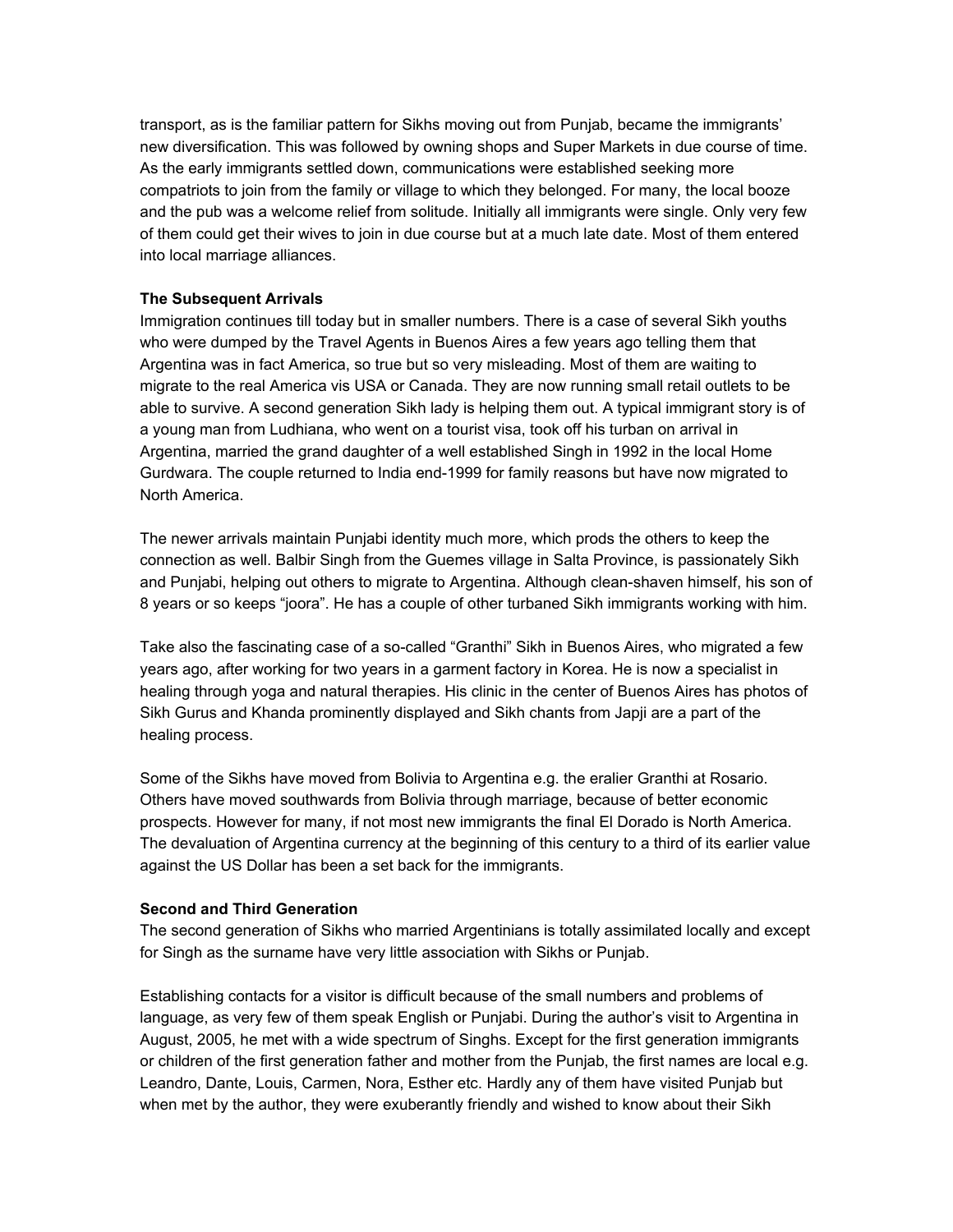heritage and Punjab culture. There were several gestures to show their emotional and sentimental pleasure at meeting a turbaned Sikh. A barrage of questions would follow and without exception they had a strong desire to visit Punjab - finances permitting. Some of the ladies even expressed a desire to marry Sikhs from Punjab! Most of the immigrants seem to be quite well off compared with the background of the early immigrants. But there are not many "rags to riches" stories similar to North America or UK. On the other hand, there are no stories of trouble-making or jailed Sikhs. One would place the Sikh immigrants and their newer generations as professionals, middle-middle income group, retailers, farmers and transport operators. They are universally handsome, beautiful and hospitable. They maintain some kind of Indian touch through cooking "daal" or "alloo-mattar curry and yogurt", sometimes wearing Punjabi dress or doing yoga with "keertan" background, and by keeping photos of Sikh Gurus' photos and the "khanda" symbol. There is a cultural gap, which needs to be bridged through literature, books, VCD's on the Golden Temple and Punjab, preferably dubbed or written in Spanish. They are ripe to be inducted into Sikhism and Punjabi culture.

#### **Gurdwara,Contact with Punjab and maintaining of Sikh and Punjabi Ethos**

There are very few Sikhs with turbans. Amongst the first immigrants, quite a few of them kept the turban. But majority of them took off the turban due to isolation and to gain local acceptance. Getting a job, except with the British enterprises that respected Sikh identity, could have been problematic.Marriage to local women was another contributory factor.

New immigrants are closer to Sikh and Punjabi culture and these new arrivals, though in small doses, help maintain the culture. Some of the Sikhs, even though clean-shaven, and despite the small size of their homes, keep the SGGS. They have access to recorded "shabad keertan" and of course Punjabi pop and Bhangra music. A third generation girl who otherwise is Argentinian in all respects, wore "Salwar Kameez", though probably as a fashion statement, along with her beautiful mother on her law- degree graduation ceremony. Cooking of Punjabi dishes along with the beefsteak is quite a routine.

A Gurdwara was constructed in the early nineties and is proving to be a great anchor for the community. Regular functions are held on Sundays and "Sangrads". Important Gurpurbs are celebrated. On such special occasions Sikhs come from long distances. Gurdwara also provides for get-togethers on marriages, deaths and anniversaries and is helping bring closer various Sikhs and their families. 'Langar' is always served on all occasions. There is a resident granthi and a guest room has been provided for the visitors. One heard stories of help and support by the Sikhs even from long distances whenever there are serious illnesses or accidents in a family. It is really a sight to see shop hoardings such as "Dasameshpita Norte Supermercado" (Supermarket), "Almacen Singh Khalsa" (Retail Shop) or "Despensa Singh"(Retail shop). The "Singh" surname is well respected and even the third generation is proud to be a Singh. Earlier immigrants had to be buried after death as cremation was not allowed. It was interesting to see "Singh Family Burial" Tombs. Cremation now is possible.

### **Some Case Studies**

During a 10-day visit, the author met a wide cross section of Sikhs of the first, second and third generation. Each meeting was an interesting and somewhat sentimental story. Only two or three are being mentioned, the rest would be the subject of a book being to be published later.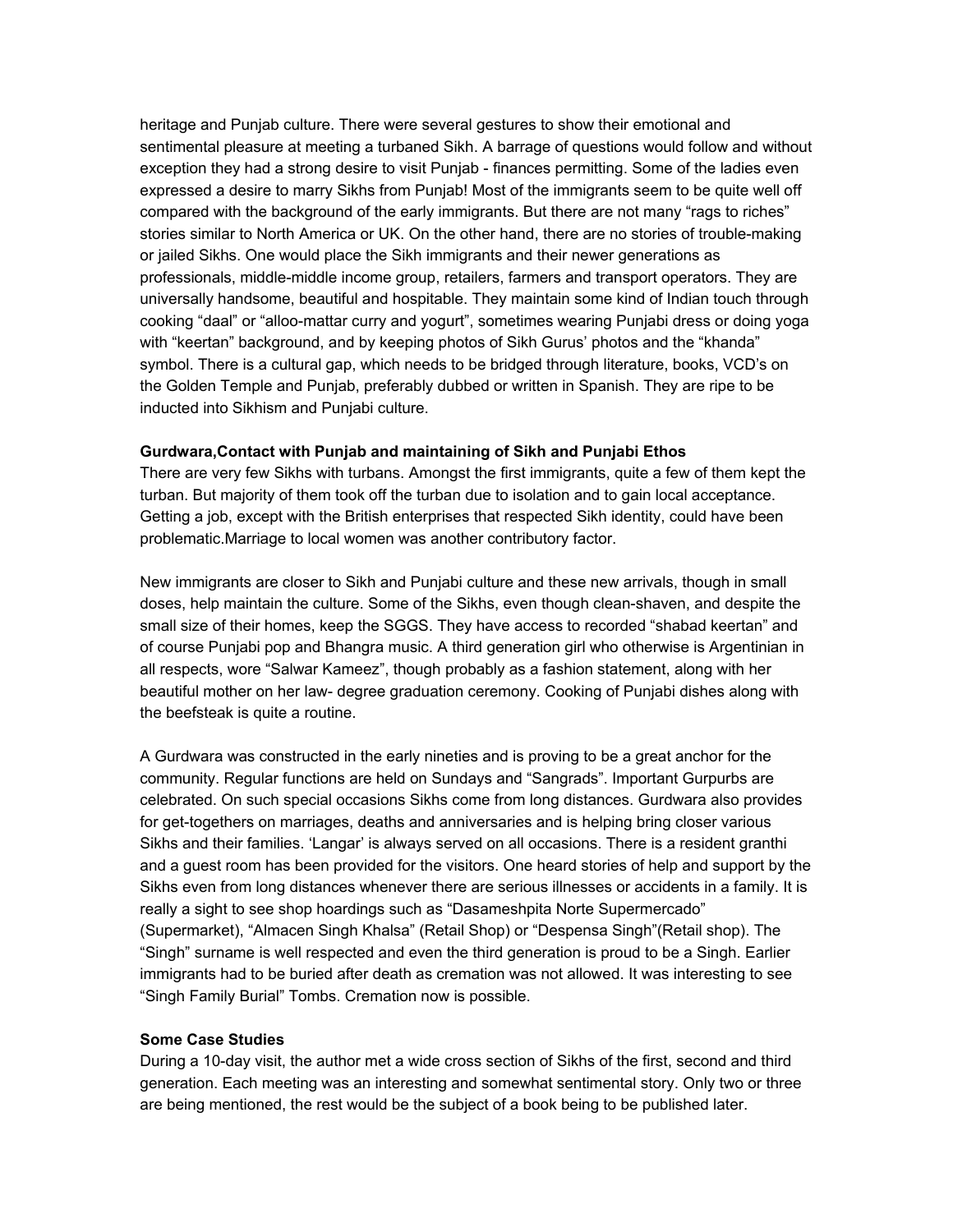Carmen and Leandro Singh: Cordoba, the second largest city of Argentina had 15 Singhs listed in the Directory. No one except Leandro Singh could speak English. He along with his mother Carmen Elena Singh and cousin Gabriela Dora Singh met up with the author in the evening. Carmen's father was Muncha Singh who married Juana when she was only 15 years of age in 1917 in Cordoba, where Muncha was working with the British Railways. Muncha had 7 daughters and 5 sons. Muncha presumably came to Argentina a couple of years earlier and started working in Buenos Aires, before moving to Cordoba. At his marriage, so far as Carmen could remember, no Sikhs were present. It was a marriage of convenience as Juana was probably a housemaid.

Carmen kindly presented Muncha's photo in India on a horseback before he left for Argentina. Carmen and Leandro were full of excitement and as they said post the meeting "we are richer now as we belong to two cultures, one of Argentina and the other of Sikhs and the Punjab".

They insisted on seeing off the author the next day at the airport. Carmen had not met an Indian till our meeting post Muncha's death in 1943, at the age of 52 years. Juana died in 2001 at age 99. The author provided them with telephone numbers of other Singhs in Cordoba as Leandra wants to establish a sort of "Singh" Club.

Jiwa and Tara Singh: Jiwa Singh (uncle) and Tara Singh (nephew) of village Bopa Rai Khurd, are the leading farm owners of Rosario de la Frontera, a small town where the Gurdwara is located. Besides owning vast acreage of farm lands, they have a transport business and super market and other real estate. They were responsible for initiating and setting up the Gudwara. The story goes that Jiwa wished to migrate to North America but Dan Singh, an earlier immigrant from his village requested him to accompany his mother to Argentina. On arrival in 1958 he started working with Dan Singh and then soon thereafter bought his own truck. A partnership was formed between Tara Singh, Jiwa Singh and Dan Singh(now dead).

Suba SinghThis clean-shaven taxi driver in Salta city migrated to Argentina as a teenager in the sixties. The most interesting moment of the visit to Suba, was to see a photograph of five teenage brothers in turbans and striped (night suit type) pajamas in their village (Saleempur Masrooda in the Jallandhar / Phagwara area. Despite their lower middle class background, all five brothers have settled abroad, two each in UK and Argentina and one in Australia. It just symbolizes the Sikh enterprise!

## **Ajit (Gurmit) Singh:**

Ajit Singh left for Argentina at the age16, in 1951, on the invitation of his uncle Rakha Singh in Jujey Province. The latter had migrated in the early thirties at age twenty or so. Ajit's passage (five other Sikhs also traveled with him) from Singapore to Buenos Aires cost a meager Rs 45 and the ship touched Java and Durban en-route to Buenos Aires.

He had to spend more than two months each in Calcutta and Singapore before he could get a passage. Ajit was married to Norma, an Argentinian whom he left behind when returning in 1994 to his village Jandiala.